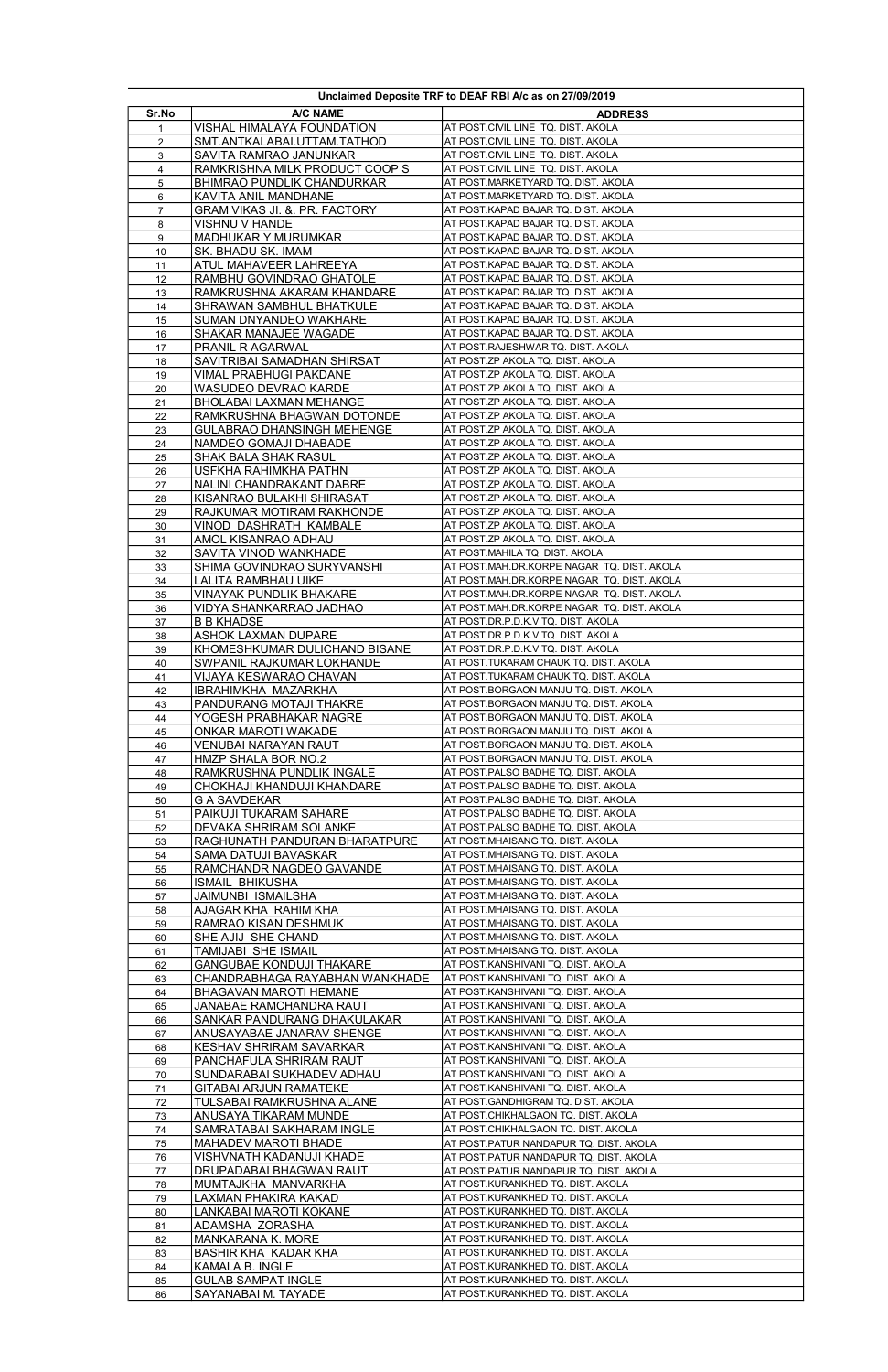|            | CHANDRABHGA G BHARTI                                        | AT POST.KURANKHED TQ. DIST. AKOLA                                              |
|------------|-------------------------------------------------------------|--------------------------------------------------------------------------------|
| 88         | AKBARALI MUHAMMADALI                                        | AT POST.KURANKHED TQ. DIST. AKOLA                                              |
| 89         | KASHIDAS S DHORE                                            | AT POST.KURANKHED TQ. DIST. AKOLA                                              |
| 90         | VITHAL R. THAKARE                                           | AT POST.KURANKHED TQ. DIST. AKOLA                                              |
| 91         | GP PAILAPADA YASHVANT YOJANA                                | AT POST.KURANKHED TQ. DIST. AKOLA                                              |
| 92         | GAJANAN MAHARAJ GAT                                         | AT POST.KURANKHED TQ. DIST. AKOLA                                              |
|            | VASUNDARA SBGAT KOTARI                                      |                                                                                |
| 93         |                                                             | AT POST.KURANKHED TQ. DIST. AKOLA                                              |
| 94         | ANUSAYA LAXMAN GAVANDE                                      | AT POST.GOREGAON TQ. DIST. AKOLA                                               |
| 95         | SHEVANTA RUSTAM ANDHARE                                     | AT POST.GOREGAON TQ. DIST. AKOLA                                               |
| 96         | KESHAV KISAN GOPNARAYAN                                     | AT POST.GOREGAON TQ. DIST. AKOLA                                               |
| 97         | RATNABAI NARAYAN BOBADE                                     | AT POST.GOREGAON TQ. DIST. AKOLA                                               |
| 98         | BABURAO BHAGVANT DESHAMUKH                                  | AT POST.GOREGAON TO. DIST. AKOLA                                               |
| 99         | JANABAI NATHUJI SAVARKAR                                    | AT POST.GOREGAON TO. DIST. AKOLA                                               |
| 100        | NAJUK RAVAJI MANGATE                                        | AT POST.GOREGAON TO. DIST. AKOLA                                               |
| 101        | <b>HARIMAN I KIRTAK</b>                                     | AT POST.UMARI TQ. DIST. AKOLA                                                  |
| 102        | KASHIRAM GOMAJI SURWADE                                     | AT POST.UMARI TQ. DIST. AKOLA                                                  |
| 103        | F B KHANDARE                                                | AT POST.UMARI TQ. DIST. AKOLA                                                  |
| 104        | NARMADA SHRIRAM ARBAT                                       | <u>AT POST.UMARI TQ. DIST. AKOLA</u>                                           |
| 105        | DINKAR NAMDEVRAO VIKHE                                      | AT POST.RANPISE NAGAR TQ. DIST. AKOLA                                          |
| 106        | VASANT MOTIRAM LOKHANDE                                     | AT POST.RANPISE NAGAR TQ. DIST. AKOLA                                          |
| 107        | ATUL SAKHARAM PACHPILE                                      | AT POST.RANPISE NAGAR TQ. DIST. AKOLA                                          |
| 108        | RAJESH MAHADEV MUDHAWANE                                    | AT POST.RANPISE NAGAR TQ. DIST. AKOLA                                          |
| 109        | MINAL SANDEEP DESHMUKH                                      | AT POST.RANPISE NAGAR TQ. DIST. AKOLA                                          |
| 110        | AARTI SAMBHAJIRAO GAWANDE                                   | AT POST.RANPISE NAGAR TQ. DIST. AKOLA                                          |
| 111        | ANANT.SAMADHAN.PATIL                                        | AT POST.RANPISE NAGAR TQ. DIST. AKOLA                                          |
|            | LAXMI.KISAN.GHAWDE                                          | AT POST.RANPISE NAGAR TQ. DIST. AKOLA                                          |
| 112        |                                                             |                                                                                |
| 113        | SARALABAI.KISANRAO.DESHMUKH.                                | AT POST.RANPISE NAGAR TQ. DIST. AKOLA                                          |
| 114        | GANGABAI SONAJI SIRSAT                                      | AT POST.AAGAR TQ. DIST. AKOLA                                                  |
| 115        | YASHODHABAI ARJN NEMADE                                     | AT POST.AAGAR TQ. DIST. AKOLA                                                  |
| 116        | SHALIGRAM AMBAR TELGOTE                                     | AT POST.AAGAR TQ. DIST. AKOLA                                                  |
| 117        | <u>YASHVANT GR.YOJANA NAVTHAL</u>                           | AT POST.AAGAR TQ. DIST. AKOLA                                                  |
| 118        | ANANDA MOTIRAM SIRSAT                                       | AT POST.AAGAR TQ. DIST. AKOLA                                                  |
| 119        | RATAN SOMYYA POLAL                                          | AT POST.RATANLAL PLOT TQ. DIST. AKOLA                                          |
| 120        | ASHLESHA ANIRUDDA RELKAR                                    | AT POST.RATANLAL PLOT TQ. DIST. AKOLA                                          |
| 121        | MOTIRAM PUNDLIK KAPKAR                                      | AT POST.BARSHITAKLI TQ.BARSHITAKLI DIST. AKOLA                                 |
| 122        | SUKHADEV VISHANU SINDE                                      | AT POST.BARSHITAKLI TQ.BARSHITAKLI DIST. AKOLA                                 |
| 123        | VIMALBAI MAHADEVRAO KAKAD                                   | AT POST.BARSHITAKLI TQ.BARSHITAKLI DIST. AKOLA                                 |
| 124        | SUDHA DEVIDAS WASINIK                                       | AT POST.BARSHITAKLI TQ.BARSHITAKLI DIST. AKOLA                                 |
| 125        | MARKARNABAI RAMKRUSHNA JAMNIK                               | AT POST.BARSHITAKLI TQ.BARSHITAKLI DIST. AKOLA                                 |
| 126        | HEMRAJ AMARSINGH RATHOD                                     | AT POST.BARSHITAKLI TO.BARSHITAKLI DIST. AKOLA                                 |
| 127        | FATEMA FIRDOS SK.MATLUB                                     | AT POST.BARSHITAKLI TO.BARSHITAKLI DIST. AKOLA                                 |
| 128        | YASHWANT GRAM S YOJANA KOTHALI                              | AT POST.BARSHITAKLI TQ.BARSHITAKLI DIST. AKOLA                                 |
| 129        | PA.PU.SAMITI                                                | AT POST.BARSHITAKLI TQ.BARSHITAKLI DIST. AKOLA                                 |
| 130        | JAI SOPINATH SW.SAH.BA.GAT                                  | AT POST.BARSHITAKLI TQ.BARSHITAKLI DIST. AKOLA                                 |
| 131        | LOBASING K RATHOD                                           | AT POST.PINJAR TQ.BARSHITAKLI DIST. AKOLA                                      |
| 132        | AMRUTA JAMA SADANSHIV                                       | AT POST.PINJAR TQ.BARSHITAKLI DIST. AKOLA                                      |
| 133        | GRAM PANI PU S SAMITA PIM CHAM                              | AT POST.PINJAR TQ.BARSHITAKLI DIST. AKOLA                                      |
| 134        | HANUMAN ONKARMAL HEDA                                       | AT POST.MAHAN TQ.BARSHITAKLI DIST. AKOLA                                       |
| 135        | SADHUBABA PURUSH BACHAT GAT                                 | AT POST.MAHAN TQ.BARSHITAKLI DIST. AKOLA                                       |
| 136        | VASANTRAO NAIK S.BACHAT GAT                                 | AT POST.MAHAN TQ.BARSHITAKLI DIST. AKOLA                                       |
|            | D S KOHAR                                                   | AT POST.DHABA TQ.BARSHITAKLI DIST. AKOLA                                       |
| 137        |                                                             |                                                                                |
| 138        | GOVARDHAN KASHIRAM INGALE                                   | AT POST.DHABA TQ.BARSHITAKLI DIST. AKOLA                                       |
| 139        | MAULI SHET GAT JABVASU                                      | AT POST.DHABA TQ.BARSHITAKLI DIST. AKOLA                                       |
| 140        | MAYMUNABI HASANSHA                                          | AT POST.AKOT MAIN TQ.AKOT DIST. AKOLA                                          |
| 141        | <u>LATIF KHA EMAM KHA</u>                                   | AT POST.AKOT MAIN TQ.AKOT DIST. AKOLA                                          |
| 142        | RAMRAO JAYRAM TALOKAR                                       | AT POST.AKOT MAIN TQ.AKOT DIST. AKOLA                                          |
| 143        | RAMESH KISHANGOPAL RATHI                                    | AT POST.AKOT MAIN TO.AKOT DIST. AKOLA                                          |
| 144        | SANSKAR KRIDA EDU.BAHU. SANSTH                              | AT POST.AKOT MAIN TQ.AKOT DIST. AKOLA                                          |
| 145        | ASHOK O GANORKAR                                            | AT POST.AKOT CITY TQ.AKOT DIST. AKOLA                                          |
| 146        | KAMLABAI HARIBHAU AGRE                                      | AT POST.AKOT CITY TQ.AKOT DIST. AKOLA                                          |
| 147        | S RAHEMAN MAHAGUR RAHEMAN                                   | AT POST.AKOT CITY TQ.AKOT DIST. AKOLA                                          |
| 148        | MA CHATRA SENA & P K V                                      | AT POST.AKOT NARSHING MANDIR TO.AKOT DIST. AKOLA                               |
| 149        | PRADIP SHRIKRUSHNA BELSARE                                  | AT POST.AKOT NARSHING MANDIR TO AKOT DIST. AKOLA                               |
| 150        | KANTILAL GOKULDAS WYAS                                      | AT POST.AKOT NARSHING MANDIR TQ.AKOT DIST. AKOLA                               |
| 151        | YAMUNABAI ATAMARAM BUDHALKAR                                | AT POST.SAVARA TQ.AKOT DIST. AKOLA                                             |
| 152        | ANANDA BAPU BODDE                                           | AT POST.RAUNDALA TO.AKOT DIST. AKOLA                                           |
| 153        | SAHEBRAO SHANKAR DAHI                                       | AT POST. CHOTTA BAZARTQ.AKOT DIST. AKOLA                                       |
| 154        | <u>DINKAR AMBADAS CHANDURKAR</u>                            | AT POST. CHOTTA BAZARTQ.AKOT DIST. AKOLA                                       |
| 155        | GANGABAI KASHINATH TELHARKAR                                | AT POST. AKOLKHED TQ.AKOT DIST. AKOLA                                          |
| 156        | GAJANAN JAGDEO CHONDEKAR                                    | AT POST.TELHARA MAIN TQ.TELHARA DIST. AKOLA                                    |
| 157        | RUPRAO KASHIRAO GAYGOL                                      | AT POST.TELHARA MAIN TQ.TELHARA DIST. AKOLA                                    |
| 158        | SURESH TOTARAM GAIGOL                                       | AT POST.TELHARA MAIN TQ.TELHARA DIST. AKOLA                                    |
| 159        | VINAYAK MOTIRAM GAWANDE                                     | AT POST.TELHARA MAIN TO.TELHARA DIST. AKOLA                                    |
|            | WAMANRAO ABAJI SHIND                                        | AT POST.TELHARA MAIN TQ.TELHARA DIST. AK(                                      |
| 161        | JAY BHAVANI.M.S.S.GAT                                       | AT POST.TELHARA MAIN TO.TELHARA DIST. AKOLA                                    |
| 162        | SUSHILA WASUDEVRAO SAGUNWEDHE                               | AT POST.HIWARKHED TQ.TELHARA DIST. AKOLA                                       |
| 163        | Z.P.KANYA SHALA DANAPUR                                     | AT POST.DANAPUR TO TELHARA DIST. AKOLA                                         |
| 164        | SHRIRAM VISHRAM LOLE                                        | AT POST.BELKHED TQ.TELHARA DIST. AKOLA                                         |
| 165        | RAMESH SHRAVAN TUMBALE                                      | AT POST.AADSUL TQ.TELHARA DIST. AKOLA                                          |
| 166        | GULAB DEVIDAS ROKADE                                        | AT POST.BALAPUR TO.BALAPUR DIST. AKOLA                                         |
| 167        | SYYADAFOJIYA SEI SHAFIK AHMD                                | AT POST.BALAPUR TQ.BALAPUR DIST. AKOLA                                         |
| 168        | ATIK AHEMD GULMHOMMD                                        | AT POST.BALAPUR TQ.BALAPUR DIST. AKOLA                                         |
| 169        | GANPAT KOLSHIRAM UMALE                                      | AT POST.BALAPUR TQ.BALAPUR DIST. AKOLA                                         |
| 170        | A RFIK A GAFFAR                                             | AT POST.BALAPUR TQ.BALAPUR DIST. AKOLA                                         |
| 171        | JAY.BHUMIPUTR.SHETKARI.GAT.                                 | AT POST.BALAPUR TQ.BALAPUR DIST. AKOLA                                         |
| 172        | JAYBHAVANI.AUTO.CHALAK.GAT.                                 | AT POST.BALAPUR TO BALAPUR DIST. AKOLA                                         |
| 173<br>174 | DIPESH APK RAJKUMAR N MUNDHDA<br>RAJARAM JHINGRAJEE DABHALE | AT POST.URAL TO BALAPUR DIST. AKOLA<br>AT POST.WADEGAON TO.BALAPUR DIST. AKOLA |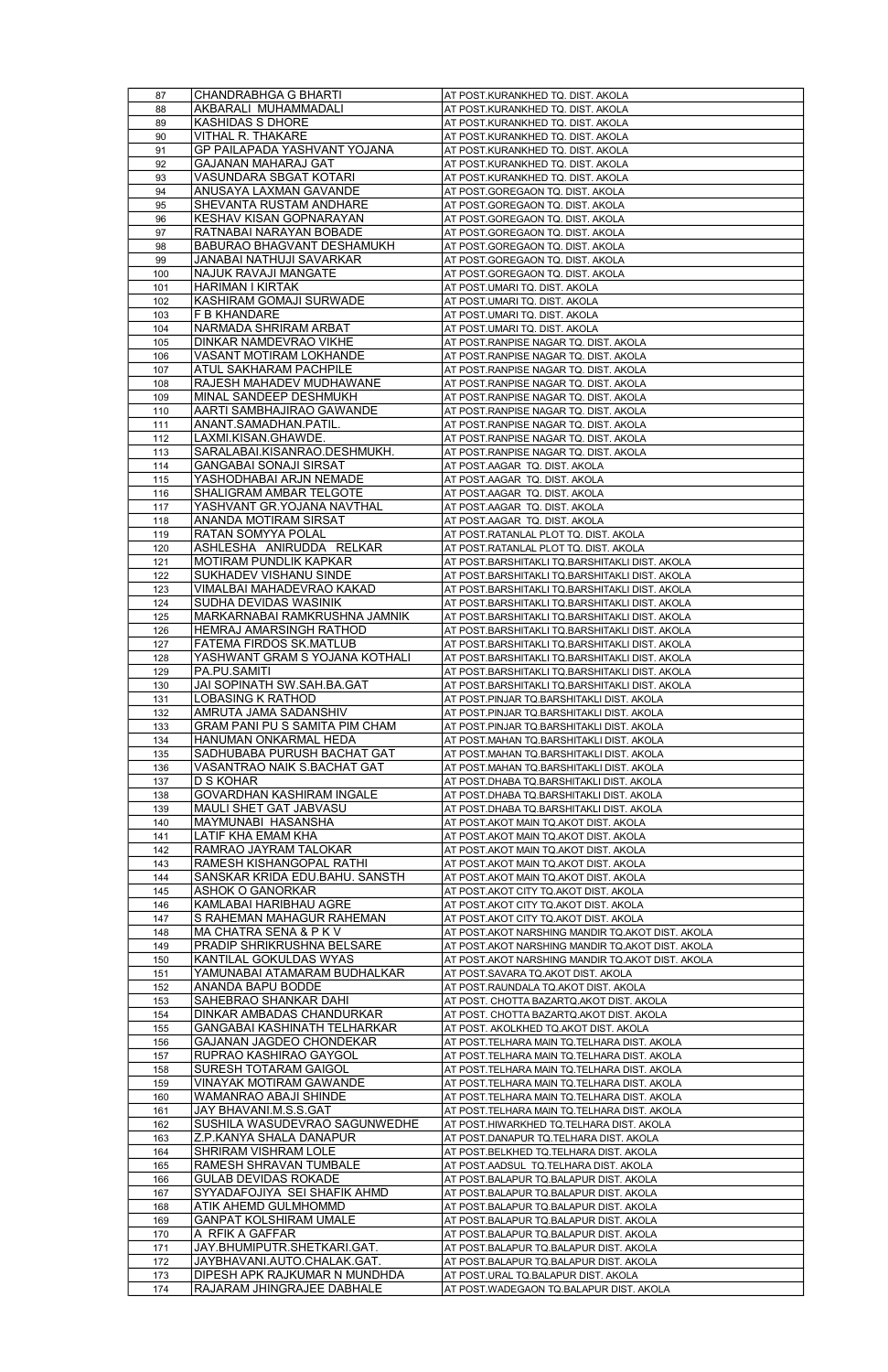| 175        | RAJMATA JIJAU BACHAT GAT                    | AT POST.WADEGAON TQ.BALAPUR DIST. AKOLA                                                  |
|------------|---------------------------------------------|------------------------------------------------------------------------------------------|
| 176        | DYANDEO MOTIRAM TAYADE                      | AT POST.NIMBA TQ.BALAPUR DIST. AKOLA                                                     |
| 177        | PANDURANG RAMBHAU MASKAR                    | AT POST.NIMBA TQ.BALAPUR DIST. AKOLA                                                     |
| 178        | RAMA SAMPAT MORADE                          | AT POST.NIMBA TQ.BALAPUR DIST. AKOLA                                                     |
| 179        | RAHUL P DAMODHAR                            | AT POST.NIMBA TQ.BALAPUR DIST. AKOLA                                                     |
|            | <u>SEC HM SHIVAJI VI NIMBA</u>              |                                                                                          |
| 180        | ADK SEC GP PA P YOJWAZEG                    | AT POST.NIMBA TQ.BALAPUR DIST. AKOLA                                                     |
| 181        |                                             | AT POST.NIMBA TQ.BALAPUR DIST. AKOLA                                                     |
| 182        | GAJANANFURNI NIMBA FATA                     | AT POST.NIMBA TQ.BALAPUR DIST. AKOLA                                                     |
| 183        | NUR MAHAMAD J HUSEN                         | AT POST.PARAS TQ.BALAPUR DIST. AKOLA                                                     |
| 184        | SANDIP N BHARANE                            | AT POST.PARAS TQ.BALAPUR DIST. AKOLA                                                     |
| 185        | SUBHASH SEVAKRAM NIRMAL                     | AT POST.HATRUN TQ.BALAPUR DIST. AKOLA                                                    |
| 186        | TAI RAMDAS WASATKAR                         | AT POST.PATUR TO PATUR DIST. AKOLA                                                       |
| 187        | KHAJA MOBINUR RAHEMAN                       | AT POST.PATUR TO PATUR DIST. AKOLA                                                       |
| 188        | USHATAI DADARAO INGLE                       | AT POST.PATUR TO PATUR DIST. AKOLA                                                       |
| 189        | DEVKA TUKARAM GAWANDE                       | AT POST.PATUR TO.PATUR DIST. AKOLA                                                       |
| 190        | PRALHAD SHRIRAM KHOKALE                     | AT POST.PATUR TO PATUR DIST. AKOLA                                                       |
| 191        | UMESH MAHADEV NILKHAN                       | <u>AT POST PATUR TO PATUR DIST. AKOLA</u>                                                |
| 192        | SANJAY SAHEBRAO DESHMUKH                    | <u>AT POST PATUR TO PATUR DIST. AKOLA</u>                                                |
| 193        | GAYABAI BAJIRAO KAMBALE                     | AT POST.PATUR TO.PATUR DIST. AKOLA                                                       |
| 194        | DHAMIRCHAND DEVICHAND JAIN                  | AT POST.CHANNI TQ.PATUR DIST. AKOLA                                                      |
|            | SAHADEVRAO RAJARAM TALE                     | AT POST.CHANNI TQ.PATUR DIST. AKOLA                                                      |
| 195        |                                             |                                                                                          |
| 196        | JAY MUKTABAI SAH GAT CHATARI                | AT POST.CHANNI TQ.PATUR DIST. AKOLA                                                      |
| 197        | MO VASIM MO MUSTAK                          | AT POST.AALEGAO TQ.PATUR DIST. AKOLA                                                     |
| 198        | DAYARAM GANPAT DHAKARE                      | AT POST.AALEGAO TQ.PATUR DIST. AKOLA                                                     |
| 199        | UTTARA KHUSHALRAON DESHMUKAH                | AT POST.VIWARA BHABULGAON TQ.PATUR DIST. AKOLA                                           |
| 200        | VIJAY MADHUKAR PATHAK                       | AT POST.MURTIZAPUR MAIN TQ.MURTIZAPUR DIST. AKOLA                                        |
| 201        | SHEK GANI SHEK HAIDAR                       | AT POST.MURTIZAPUR MAIN TQ.MURTIZAPUR DIST. AKOLA                                        |
| 202        | VITHAL BANDUJI YAVLE                        | AT POST.MURTIZAPUR MAIN TQ.MURTIZAPUR DIST. AKOLA                                        |
| 203        | GAJANAN MANOHAR GHODSVAR                    | AT POST.MURTIZAPUR MAIN TQ.MURTIZAPUR DIST. AKOLA                                        |
| 204        | NURKHA MEHAMUDKHA                           | AT POST.MURTIZAPUR MAIN TQ.MURTIZAPUR DIST. AKOLA                                        |
| 205        | SHYAMRAO BISAM GOPAKAR                      | AT POST.MURTIZAPUR MAIN TO.MURTIZAPUR DIST. AKOLA                                        |
| 206        | SHANTABAI DHANSING JADHAV                   | AT POST.MURTIZAPUR MAIN TO.MURTIZAPUR DIST. AKOLA                                        |
| 207        | AKTASHETKARI B.GAT                          | AT POST.MURTIZAPUR MAIN TQ.MURTIZAPUR DIST. AKOLA                                        |
| 208        | GAJANAN MAH.SHET.AL.B.B.GAT                 | AT POST.MURTIZAPUR MAIN TQ.MURTIZAPUR DIST. AKOLA                                        |
| 209        | NIYO MAHALAX. MAHI.DU.UT.S.                 | AT POST.MURTIZAPUR MAIN TO.MURTIZAPUR DIST. AKOLA                                        |
| 210        | SONABAI NARAYAN BAVANE                      | AT POST.MURTIZAPUR MARKET YARD TO.MURTIZAPUR DIST. AKOLA                                 |
| 211        | GAURAO GAJANANRAO TIDAKE                    | AT POST.MURTIZAPUR MARKET YARD TQ.MURTIZAPUR DIST. AKOLA                                 |
| 212        | M G GANJARE                                 | AT POST.MURTIZAPUR CITY TO.MURTIZAPUR DIST. AKOLA                                        |
| 213        | AJABRAO HAMRAJI GAWANDE                     | AT POST.MURTIZAPUR CITY TO.MURTIZAPUR DIST. AKOLA                                        |
| 214        | LILABAI PANDURANG UMALE                     | AT POST.MANA TQ.MURTIZAPUR DIST. AKOLA                                                   |
| 215        | SUKHADEV SADASHIV PACHDE                    | AT POST.MANA TQ.MURTIZAPUR DIST. AKOLA                                                   |
| 216        | SHALIKRAM BAJIRAO THAKARE                   | AT POST.KARANJA MAIN.TQ.KARANJA DIST. WASHIM                                             |
| 217        | ARUN KANHAIYALAL WATKARI                    | AT POST.KARANJA MAIN.TQ.KARANJA DIST. WASHIM                                             |
| 218        | JAMNABAI DINAJI GODANE                      | AT POST.KARANJA MAIN.TQ.KARANJA DIST. WASHIM                                             |
| 219        | J U DHAGE                                   | AT POST.KARANJA MAIN.TQ.KARANJA DIST. WASHIM                                             |
| 220        | DWARKABAI TUKARAM INGOLE                    | AT POST.KARANJA MAIN.TQ.KARANJA DIST. WASHIM                                             |
|            | SHASHIKANT BALKRUSHNA YEVATKAR              | AT POST.KARANJA MAIN.TQ.KARANJA DIST. WASHIM                                             |
|            |                                             |                                                                                          |
| 221        |                                             |                                                                                          |
| 222        | NANA PAYARU PRADHAN                         | AT POST.KARANJA MAIN.TQ.KARANJA DIST. WASHIM                                             |
| 223        | SATISH FARNICHAR MART                       | AT POST.KARANJA MAIN.TQ.KARANJA DIST. WASHIM                                             |
| 224        | SHRI HANUMAN SANSTHAN TRUST                 | AT POST.KARANJA MAIN.TQ.KARANJA DIST. WASHIM                                             |
| 225        | GURUDEV PRATISHTHAN                         | AT POST.KARANJA MAIN.TQ.KARANJA DIST. WASHIM                                             |
| 226        | OM SRI SAINATH P.M.S.S.B.G.MOK              | AT POST.KARANJA MAIN.TQ.KARANJA DIST. WASHIM                                             |
| 227        | JAY BHOLE PS.S.B.G.KINHKHED                 | AT POST.KARANJA MAIN.TQ.KARANJA DIST. WASHIM                                             |
| 228        | NENSHALAL.S.S.B.G.KARANJA                   | AT POST.KARANJA MAIN.TQ.KARANJA DIST. WASHIM                                             |
| 229        | <u>SHAMSHODDIN S.S.MAHILA BACHAT</u>        | AT POST.KARANJA MAIN.TQ.KARANJA DIST. WASHIM                                             |
| 230        | KANTABAI SAHADEV RAUT                       | AT POST.KAMARGAON .TQ.KARANJA DIST. WASHIM                                               |
| 231        | NAMNDEV G GHODSAL                           | AT POST.KAMARGAON .TQ.KARANJA DIST. WASHIM                                               |
| 232        | NIMBABAI SHANKAR WASNIK                     | AT POST.KAMARGAON .TQ.KARANJA DIST. WASHIM                                               |
| 233        | AMBADAS MOTIRAM DIGHADE                     | AT POST.KAMARGAON .TQ.KARANJA DIST. WASHIM                                               |
| 234        | PRAKASH NARAYAN RANMALE                     | AT POST.UBARDA BAZAR .TQ.KARANJA DIST. WASHIM                                            |
| 235        | NAIM SK RAHIM                               | AT POST.KAJLESHWAR.TQ.KARANJA DIST. WASHIM                                               |
| 236        | SARSWATI RAMKRUSHN KAMBALE                  | AT POST.MANGRULPIR MAIN .TQ MANGRULPIR DIST. WASHIM                                      |
| 237        | SAKHUBAI DVARKA RAGHUWANSHI                 | AT POST.MANGRULPIR MAIN .TQ MANGRULPIR DIST. WASHIM                                      |
| 238        | DEVKABAI GOVINRAO MAHOLKAR                  | AT POST.MANGRULPIR MAIN .TQ MANGRULPIR DIST. WASHIM                                      |
| 239        | PANJABRAO ABHIMAN BHAGAT                    | AT POST.MANGRULPIR MAIN .TQ MANGRULPIR DIST. WASHIM                                      |
| 240        | MA.JYOTIBAPHULEMA.SA.GR.NI.SA               | AT POST.MANGRULPIR MAIN .TQ MANGRULPIR DIST. WASHIM                                      |
| 241        | PANDURANG S SHIRSAT                         | AT POST SHELU BAZAR .TQ MANGRULPIR DIST. WASHIM                                          |
| 242        | DEVMAN PANDUJI BARAD                        | AT POST.SHELU BAZAR .TQ MANGRULPIR DIST. WASHIM                                          |
| 243        | NARAYAN SONAJI MANVAR                       | AT POST.SHELU BAZAR .TQ MANGRULPIR DIST. WASHIM                                          |
| 244        | PANDURANG SHANKAR ADOLE                     | AT POST.WANOJA .TQ MANGRULPIR DIST. WASHIM                                               |
| 245        | SHE CHAND S HUSEN                           | AT POST.WANOJA .TQ MANGRULPIR DIST. WASHIM                                               |
| 246        | GANESH DNYANBA LAMBHADE                     | AT POST.WANOJA .TQ MANGRULPIR DIST. WASHIM                                               |
| 247        | SOPAN RAMESH SHINDE                         | AT POST.WANOJA .TQ MANGRULPIR DIST. WASHIM                                               |
|            | PRAMILA PUNDILIK RAUT                       | AT POST.WANOJA .TQ MANGRULPIR DIST.                                                      |
| 249        | VASANTA R RATHOD                            | AT POST.DANORA .TQ MANGRULPIR DIST. WASHIM                                               |
| 250        | AVINASH KISAN RATHOD                        | AT POST.DANORA .TQ MANGRULPIR DIST. WASHIM                                               |
| 251        | SHANTABAI KONDU GIRATKAR                    | AT POST.DANORA .TQ MANGRULPIR DIST. WASHIM                                               |
| 252        | HM ZP SARP NANDGON                          | AT POST.DANORA .TQ MANGRULPIR DIST. WASHIM                                               |
| 253        | OMSA.SHRA.SHI.KRI.PR.MAN.AMD                | AT POST.MANORA .TQ MANORA DIST. WASHIM                                                   |
| 254        | M.Z.P. SCHOOL                               | AT POST.MANORA .TQ MANORA DIST. WASHIM                                                   |
| 255        | MUKUND MANIK CHAVHAN                        | AT POST.MANORA .TQ MANORA DIST. WASHIM                                                   |
| 256        | LAHARABI SHE, GULAB NABI.                   | AT POST.MANORA .TQ MANORA DIST. WASHIM                                                   |
| 257        | EKATA SWAY SAH MAHILA BACH GAT              | AT POST.MANORA .TQ MANORA DIST. WASHIM                                                   |
| 258        | RAJESHIVAJI SHE.S.S.B.G.DHAMNI              | AT POST.MANORA .TQ MANORA DIST. WASHIM                                                   |
| 259        | MO.AJIJSW.SAH.BA.GA.GADEGAON                | AT POST.MANORA .TQ MANORA DIST. WASHIM                                                   |
| 260        | VANHAKKA SAMITI PALODI                      | AT POST.SHENDURJANA .TQ MANORA DIST. WASHIM                                              |
| 261<br>262 | MNT DURGADAS MAH FE EDU SO PHD<br>M.R.GHUGE | AT POST.POHARADEVI .TQ MANORA DIST. WASHIM<br>AT POST.WASHIM MAIN TQ.WASHIM DIST. WASHIM |